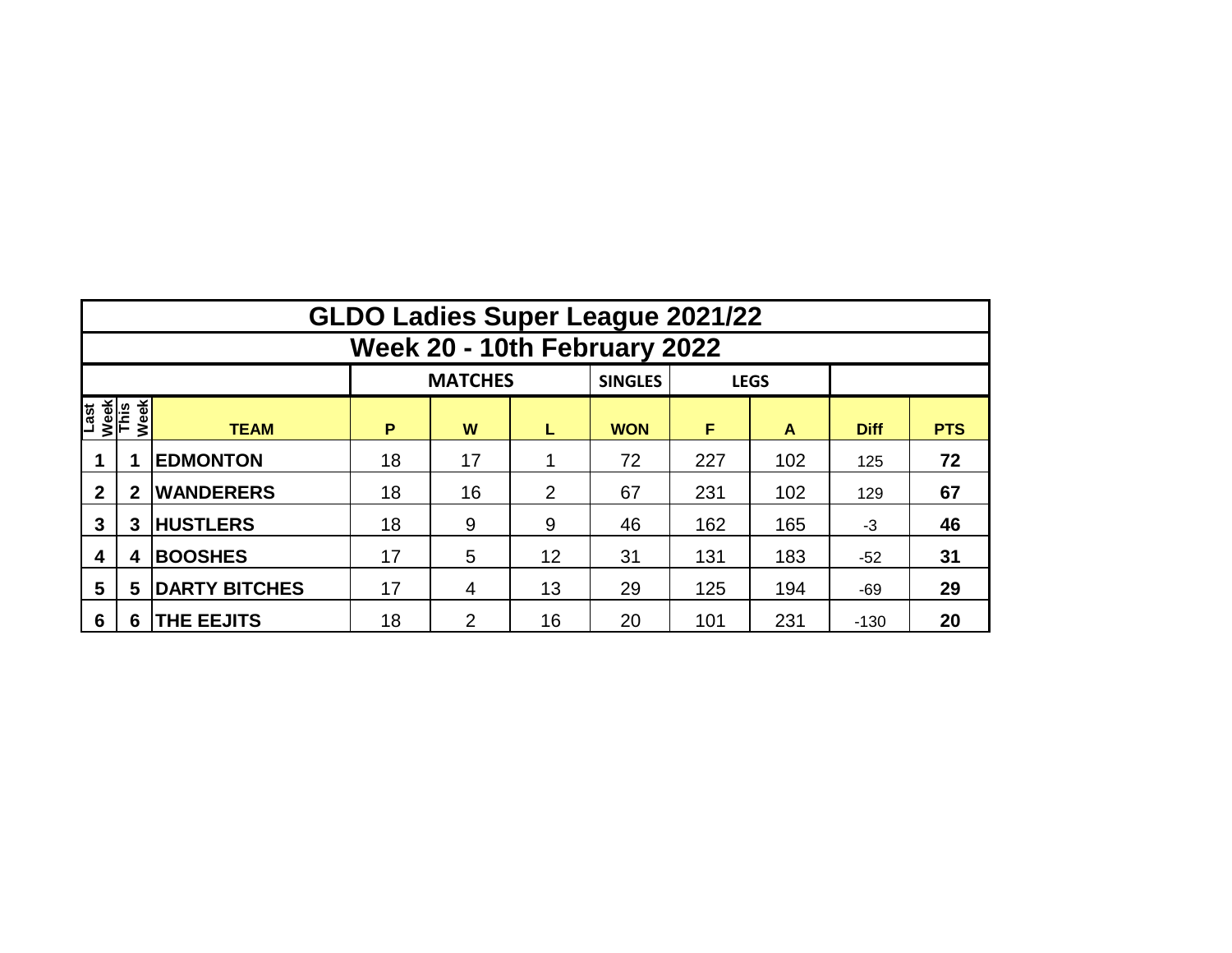|                   |                         |              | <b>LONDON SUPER</b><br><b>LEAGUE</b><br><b>AVERAGES</b> | As at 10th<br><b>February</b><br>2022       |               |                         |                |                                  |                      |                |                                         |                |                               |                                   |        | February<br>2022<br>10th |         | February<br>2022<br>a |        | January<br>2022<br>27th |
|-------------------|-------------------------|--------------|---------------------------------------------------------|---------------------------------------------|---------------|-------------------------|----------------|----------------------------------|----------------------|----------------|-----------------------------------------|----------------|-------------------------------|-----------------------------------|--------|--------------------------|---------|-----------------------|--------|-------------------------|
| Previous Position | <b>Current Position</b> | Movement     | <b>Name</b>                                             | <b>SUPERLEAGUE</b><br><b>LADIES</b><br>TEAM | County        | Attendance              | Played         | <b>Games Won</b>                 | <b>Games</b><br>Lost | <b>Average</b> | Q<br><b>AVERAGE</b>                     | Tons           | 180                           | 공<br>이<br>(over<br>$\frac{80}{2}$ |        | <b>WEEK 20</b>           |         | <b>WEEK</b><br>5      |        | <b>WEEK 18</b>          |
| $\mathbf{1}$      | $\mathbf 1$             | ⇔            | STEPH STUTLEY                                           | WANDERERS                                   | <b>LON</b>    | 18                      | 18             | 17                               | $\mathbf{1}$         | 20.28          | 37.28                                   | 78             | $\overline{4}$                | 85                                | W      | 25.91                    | W       | 19.47                 | W      | 17.08                   |
| 2                 | $\overline{\mathbf{2}}$ | ⇔            | <b>CASEY GALLAGHER</b>                                  | WANDERERS                                   | LON           | 17                      | 17             | 15                               | $\mathbf 2$          | 20.21          | 35.21                                   | 70             | 0                             | 128                               |        |                          | W       | 20.04                 | W      | 20.04                   |
| з                 | 3                       | ⇔            | <b>MANDY SOLOMONS</b>                                   | <b>EDMONTON</b>                             | <b>LON</b>    | 18                      | 18             | 15                               | 3                    | 19.17          | 34.17                                   | 65             | $\overline{4}$                | 92                                | W      | 18.26                    | L       | 18.68                 | W      | 15.34                   |
| 4                 | 4                       | ⇔            | <b>TAMMY MACKENZIE</b>                                  | EDMONTON                                    | LON           | 18                      | 18             | 16                               |                      | 17.40          | 33.40                                   | 62             | 0                             | 119                               | W      | 20.59                    | L       | 14.46                 | W      | 17.90                   |
| 5                 | 5                       | ⇔            | <b>JULIANE BIRCHALL</b>                                 | <b>HUSTLERS</b>                             | <b>NO</b>     | 17                      | 17             | 12                               | 5                    | 19.55          | 31.55                                   | 82             | 0                             | 90                                | W      | 19.07                    | W       | 20.59                 | W      | 14.73                   |
| 6                 | 6                       | ⇔            | <b>NIKKI PATTEN</b>                                     | HUSTLERS                                    | LON           | 18                      | 18             | 14                               | $\overline{4}$       | 17.23          | 31.23                                   | 65             | 0                             | 87                                | W      | 17.58                    | W       | 18.33                 | W      | 14.73                   |
| 7                 | $\overline{\mathbf{z}}$ | ⇔            | <b>DEBRA WATLING</b>                                    | BOOSHES                                     | <b>LON</b>    | 17<br>15                | 17             | 12                               | 5                    | 18.82          | 30.82                                   | 65             | 2                             | 135                               | W      | 20.13                    | W       | 18.11                 | L      | 18.37                   |
| 8                 | 8                       | ⇔<br>یے      | <b>JO DEAMER</b><br><b>CARLY TOWNSEND</b>               | EDMONTON                                    | LON           | 18                      | 15<br>18       | 13<br>12                         | $\overline{2}$<br>6  | 17.59          | 30.59                                   | 55             | $\mathbf 0$<br>$\overline{2}$ | 84                                | W<br>L | 23.12                    | L<br>W  | 16.77                 | W<br>W | 18.79<br>17.28          |
| 9                 | 9                       | ⇔            |                                                         | <b>WANDERERS</b>                            | LON<br>ESS    | 11                      |                | 10                               | $\mathbf{1}$         | 17.03<br>18.76 | 29.03<br>28.76                          | 58<br>43       | 0                             | 106<br>120                        |        | 16.82                    |         | 17.48                 | W      | 23.12                   |
| 10                | 10<br>11                | ⇔            | <b>DONNA GLEED</b><br>LYNNE BIONDINI                    | <b>EDMONTON</b><br>WANDERERS                | LON           | 18                      | 11<br>18       | 12                               | 6                    | 14.34          | 26.34                                   | 38             | $\mathbf{1}$                  | 101                               | L      | 14.90                    | W       | 14.15                 | W      | 13.29                   |
| 11<br>12          | 12                      | ⇔            | <b>LEANNE PEETOOM</b>                                   | EDMONTON                                    | ESS           | 13                      | 13             | 10                               | 3                    | 15.26          | 25.26                                   | 40             | 3                             | 127                               |        |                          |         |                       | W      | 12.12                   |
| <u>13</u>         | 13                      | ⇔            | DEE BELCHER                                             | WANDERERS                                   | LON           | 17                      | 17             | 10                               | $\overline{7}$       | 14.06          | 24.06                                   | 31             | 0                             | 80                                | W      | 15.49                    | L       | 14.11                 | W      | 14.31                   |
| 15                | 14                      | ⇧            | SU HOLT                                                 | DARTY BITCHES                               | LON           | 15                      | 15             | 8                                | $\overline{7}$       | 15.28          | 23.28                                   | 36             | $\overline{2}$                | 115                               | W      | 13.89                    | W       | 14.57                 | W      | 14.51                   |
| 16                | 15                      | ⇧            | LUCI CUNNINGHAM                                         | <b>BOOSHES</b>                              | <b>LON</b>    | 17                      | 17             | 9                                | 8                    | 14.16          | 23.16                                   | 37             | 0                             | 110                               | W      | 15.50                    | W       | 13.79                 | L      | 16.05                   |
| 14                | 16                      | Ð            | SHAZ DEBOO-COSTELLO                                     | <b>DARTY BITCHES</b>                        | <b>LON</b>    | $\,$ 8 $\,$             | 8              | 5                                | 3                    | 17.84          | 22.84                                   | 33             | 0                             |                                   |        |                          |         |                       |        |                         |
| 17                | 17                      | ⇔            | SARAH CRONIN                                            | THE EEJITS                                  | LON           | 18                      | 17             | $\overline{7}$                   | 10                   | 15.06          | 22.06                                   | 38             | $\overline{2}$                | 106                               | W      | 15.23                    | L       | 14.67                 | L      | 12.87                   |
| 18                | 18                      | ⇔            | <b>SHARON MCMAHON</b>                                   | HUSTLERS                                    | <b>YES</b>    | 16                      | 16             | 6                                | 10                   | 14.80          | 20.80                                   | 27             | 0                             | 140                               | L      | 13.06                    | L       | 11.75                 | W      | 13.06                   |
| 19                | 19                      | ⇔            | <b>PAT ROGERS</b>                                       | <b>EDMONTON</b>                             | <b>NO</b>     | 18                      | 10             | 5                                | 5                    | 14.69          | 19.69                                   | 9              | 0                             |                                   | L      | 14.50                    | L       | 14.70                 |        |                         |
| 26                | 20                      | ⇧            | <b>EMMA LITTLE</b>                                      | <b>DARTY BITCHES</b>                        | <b>KENT</b>   | $\, 8$                  | 8              | $\overline{4}$                   | $\overline{4}$       | 15.56          | 19.56                                   | 17             | $\mathbf 0$                   |                                   | W      | 18.79                    |         |                       | L      | 13.55                   |
| 23                | 21                      | ⇧            | <b>JANE BIGGS</b>                                       | <b>DARTY BITCHES</b>                        | <b>LON</b>    | 15                      | 15             | 5                                | 10                   | 14.32          | 19.32                                   | 29             | $\overline{2}$                |                                   | T      | 17.09                    | W       | 14.39                 | W      | 14.51                   |
| 20                | 22                      | €            | <b>NIC WATLING</b>                                      | <b>BOOSHES</b>                              | <b>LON</b>    | 16                      | 16             | 5                                | 11                   | 14.32          | 19.32                                   | 35             | 1                             |                                   | L      | 13.48                    | L       | 16.21                 | L      | 8.46                    |
| 21                | 23                      | $\mathbf{v}$ | <b>JOSIE PATERSON</b>                                   | <b>EDMONTON</b>                             | <b>NO</b>     | 3                       | 3              | 3                                | 0                    | 16.30          | 19.30                                   | 10             | 0                             |                                   |        |                          | W       | 16.31                 |        |                         |
| 22                | 24                      | ⇩            | <b>CHRISTINA CRONIN</b>                                 | THE EEJITS                                  | <b>YES</b>    | 13                      | 13             | 5                                | 8                    | 14.27          | 19.27                                   | 15             | 0                             |                                   |        |                          |         |                       |        |                         |
| 24                | 25                      | ⇩            | <b>KERRY O'CONNOR</b>                                   | HUSTLERS                                    | HERT          | $\mathbf 2$             |                | $\mathbf{1}$                     | $1\,$                | 17.63          | 18.63                                   | 10             | 0                             |                                   |        |                          |         |                       |        |                         |
| 25                | 26                      | €            | NICKY HUTCHINGS                                         | HUSTLERS                                    | <b>NO</b>     | $\overline{7}$          | 7              | 5                                | $\overline{2}$       | 13.48          | 18.48                                   | 12             | 1                             |                                   | L      | 14.01                    | W       | 13.23                 |        |                         |
| 28                | 27                      | ⇧            | <b>EILEEN WAVING</b>                                    | <b>HUSTLERS</b>                             | <b>YES</b>    | 18                      | 18             | 5                                | 13                   | 12.22          | 17.22                                   | 9              | 0                             |                                   | L      | 14.51                    | Г       | 13.70                 | L      | 12.93                   |
| 27                | 28                      | ⇩            | <b>KELLY LIVETT</b>                                     | <b>BOOSHES</b>                              | <b>YES</b>    | $1\,$                   | $\mathbf 1$    | 0                                | $1\,$                | 17.16          | 17.16                                   | $\overline{2}$ | 0                             |                                   |        |                          | L       | 17.16                 |        |                         |
| 29                | 29                      | ⇔            | <b>EMMA SMITH</b>                                       | THE EEJITS                                  | <b>YES</b>    | 16                      | 16             | 3                                | 13                   | 13.44          | 16.44                                   | 15             | $\mathbf{1}$                  | 102                               | L      | 11.63                    | W       | 14.39                 | L      | 13.35                   |
| 33                | 30                      | ⇧            | lisa dunford                                            | DARTY BITCHES                               | Kent          | 15                      | 15             | 3                                | 12                   | 13.14          | 16.14                                   | 19             | 0                             |                                   | W      | 13.96                    |         |                       | L      | 13.78                   |
|                   | 31                      |              | NATALIE OSBORN                                          | WANDERERS                                   | <b>NO</b>     | $1\,$                   | $\mathbf 1$    | $\mathbf 1$                      | 0                    | 15.11          | 16.11                                   | $\mathbf{1}$   | 0                             |                                   | W      | 15.11                    |         |                       |        |                         |
|                   | 30 32                   | ₩            | KIMMY DANIELL                                           | DARTY BITCHES                               | YES   12   12 |                         |                |                                  |                      |                | $3$   9   12.69   <b>15.69</b>   18   0 |                |                               |                                   | L      | 13.58                    | W       | 9.34                  |        |                         |
|                   | 31 33                   | ⊕<br>᠊       | <b>MARISA FLEMING</b>                                   | <b>HUSTLERS</b>                             | LON           | 5                       | 5 <sup>1</sup> | $\overline{2}$                   |                      |                | 3   13.60   15.60   7                   |                | 0                             |                                   |        |                          |         |                       |        |                         |
|                   | 32 34                   |              | <b>CHLOE ARTISS</b><br><b>CORAL STEVENS</b>             | BOOSHES                                     | YES 15 15     |                         | 12 12          |                                  |                      |                | $3   12   12.51  $ 15.51 11             |                | $\mathbf{1}$<br>0             |                                   | L<br>L | 14.01                    |         |                       | L      | 11.49                   |
|                   | $36 35 $ 1<br>34 36     | ⊕            | <b>MARY CUSACK</b>                                      | THE EEJITS<br><b>BOOSHES</b>                | NO.<br>NO.    | 17                      | 17             | $\overline{2}$<br>$\overline{2}$ |                      |                | 10 12.88 14.88 11<br>15 12.84 14.84 15  |                | 1                             | 92                                | L      | 14.16<br>12.62           | L<br>L. | 8.81<br>13.10         | L<br>L | 14.07<br>15.06          |
|                   | 35 37                   | ⊕            | LISA BEHAN                                              | BOOSHES                                     | NO.           | $\mathbf{1}$            | $\mathbf{1}$   | 0                                | $\mathbf{1}$         |                | 14.81 14.81                             | 3              | 0                             |                                   |        |                          |         |                       |        |                         |
|                   | 40 38                   | $\mathbf{r}$ | STEPH HOLT                                              | THE EEJITS                                  | YES           | $\overline{\mathbf{3}}$ | $\mathsf 3$    | $\mathbf{1}$                     |                      |                | 2   13.72   <b>14.72</b>   3            |                | 0                             |                                   | W      | 13.72                    | L.      | 13.43                 | L      | 14.00                   |
|                   | 37 39                   | ⊕            | <b>CLAIRE CAMELO</b>                                    | THE EEJITS                                  | <b>YES</b>    | 17                      | 17             | $\overline{2}$                   |                      |                | 15 12.51 14.51 5                        |                | 0                             |                                   | L      | 14.23                    | W       | 10.92                 | L      | 13.44                   |
|                   | 38 40                   | ⊕            | AMANDA MILBURN                                          | <b>HUSTLERS</b>                             | ?             | 4                       | $\overline{4}$ | 1                                |                      |                | 3   13.40   14.40   1                   |                | 0                             |                                   |        |                          |         |                       | L      | 13.12                   |
|                   | 39 41                   | ⇩            | ROSIE GAFFNEY                                           | <b>DARTY BITCHES</b>                        | <b>NO</b>     | $\overline{2}$          | $\overline{2}$ | 0                                |                      |                | $2 \mid 13.83 \mid 13.83 \mid 1$        |                | $\mathbf 0$                   |                                   |        |                          | L       | 12.67                 |        |                         |
|                   | 41 42                   | ⊕            | <b>LINDA EMERTON</b>                                    | BOOSHES                                     | NO.           | $\mathbf{1}$            | $\mathbf{1}$   | 0                                |                      |                | $1 \mid 13.34 \mid 13.34 \mid 2$        |                | $\mathbf 0$                   |                                   |        |                          |         |                       |        |                         |
|                   | 42 43                   | ⊕            | SIAN RADLETT                                            | THE EEJITS                                  | YES           | 5                       | 5              | 0                                | 5                    |                | $13.12$ 13.12 6                         |                | 0                             |                                   |        |                          |         |                       |        |                         |
|                   | 43 44                   | ₩            | STEPH DANIELL                                           | DARTY BITCHES                               | NO.           | 12                      | 9              | $\mathbf{1}$                     | 8                    |                | $11.79$ 12.79 1                         |                | 0                             |                                   |        |                          | L.      | 10.81                 | L      | 9.17                    |
|                   | 44 45                   | ₩            | <b>BRIDGET O'CONNOR</b>                                 | DARTY BITCHES                               | NO.           | 1                       | 1              | 0                                | $\mathbf{1}$         |                | $10.97$ 10.97 2                         |                | 0                             |                                   |        |                          |         |                       |        |                         |
|                   |                         |              | CAROLE BELCHER                                          | <b>HUSTLERS</b>                             | $LON$ 17      |                         | $\mathbf 0$    | 0                                | 0                    | 0.00           | 0.00                                    | 0              | 0                             |                                   |        |                          |         |                       |        |                         |